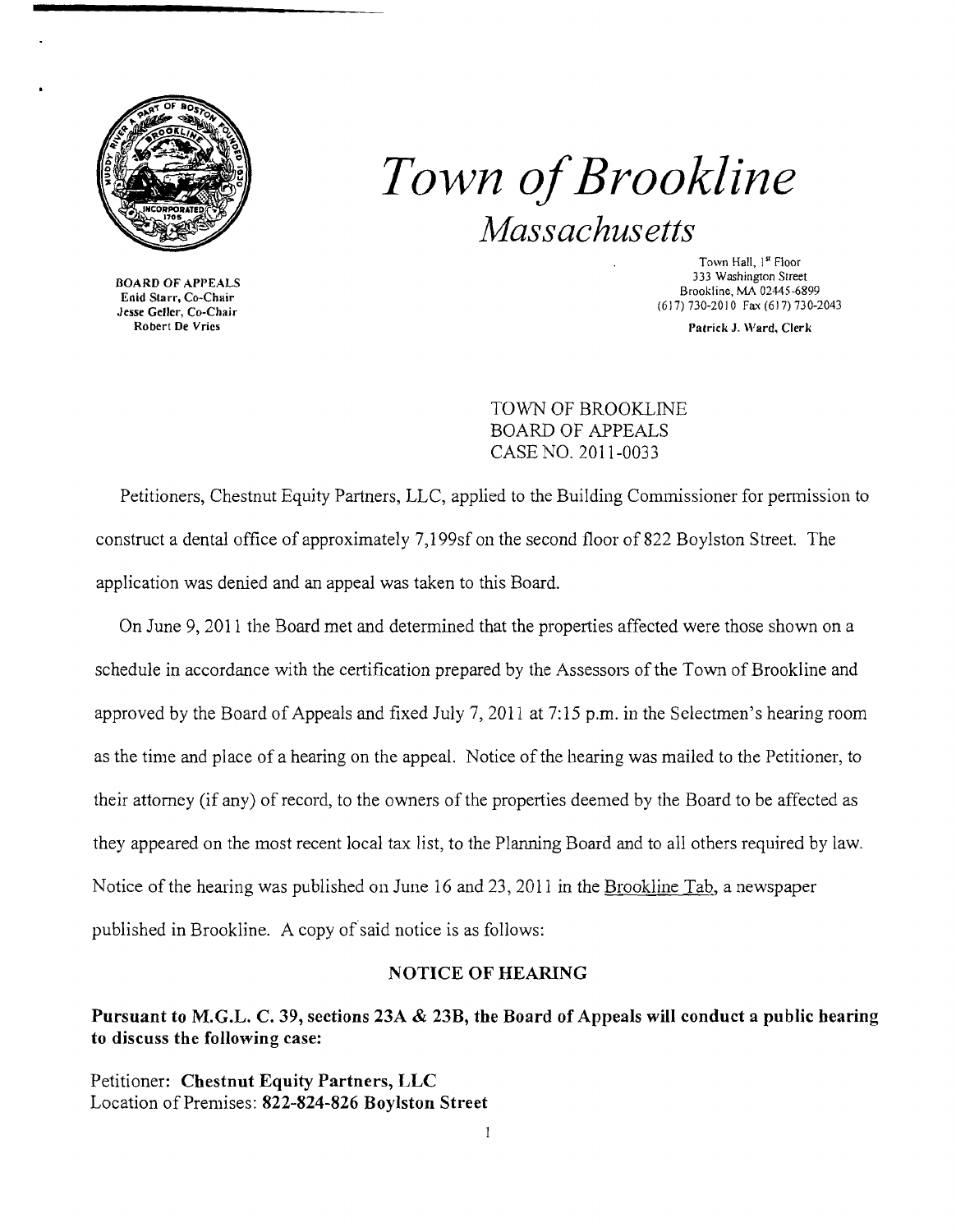Date of Hearing: **July 07, 2011** Time of Hearing: 7:15 p.m. Place of Hearing: Selectmen's Hearing Room, 6<sup>th</sup> Floor

A public hearing will be held for a variance and/or special permit from:

1. 6.01.2; General Regulations Applying To Off-Street Parking Facilities, variance required.

- 2.6.02.1; Table of Off-Street Parking Requirements, variance required.
- 3. 6.02.l.bj Off-Street Parking Space Regulations, special permit required.
- 4. 6.02.l.cj Off-Street Parking Space Regulations, special permit required.
- 5. 6.02.5.dj Off-Street Parking Space Regulations, special permit required.
- 6. 6.04.2.ej Design of All Off-Street Parking Facilities, special permit required.
- 7. 6.04.12j Design of All Off-Street Parking Facilities, special permit required.
- 8. 8.02.2: Alteration or Extension, special permit required.

of the Zoning By-Law to Construct a dental office on the second floor of  $\omega$  7,199 sf at 822-824-826 Boylston Street.

Said premise located in a 0-1.0 (business and professional office) district.

*Hearings, once opened, may be continued by the Chair to a date and time certain. No further notice will be mailed to abutters or advertised in the TAB. Questions regarding whether a hearing has been continued, or the date and time ofany hearing may be directed to the Zoning Administrator at 617-734 2134 or check meeting calendar at:http://calendars.town.brookline.ma.usIMasterTownCalandarl?FormID= 158.* 

The Town of Brookline does not discriminate on the basis of disability in admission to, access to, or *operations ofits programs, services or activities. Individuals who need auxiliary aids for effective*  communication in programs and services of the Town of Brookline are invited to make their needs *knovm to the ADA Coordinator, Stephen Bressler, Town ofBrookline,* 11 *Pierce Street, Brookline, M4 02445. Telephone:* (617) *730-2330; TDD* (617) *730-2327.* 

### Enid Starr Jesse Geller Robert De Vries

At the time and place specified in the notice, this Board held a public hearing. Present at the

hearing was Chairman, Enid Starr and Board Members, Mark Zuroff and Lisa Serafin. The case was

presented by the petitioner's attorney, Robert L. Allen Jr., 300 Washington Street, Brookline, MA

02445.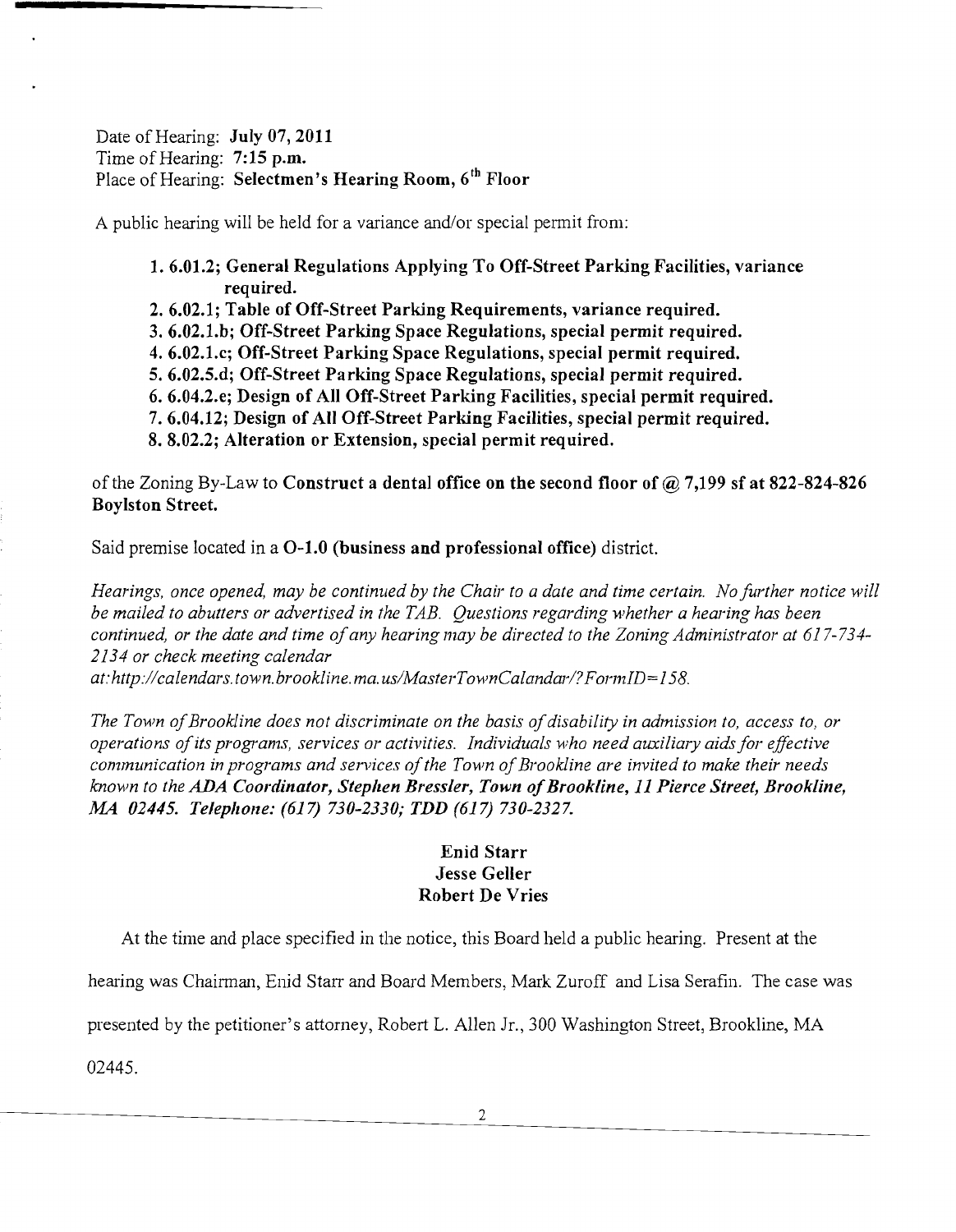To provide background for the site, the Planning Board report gave a brief history related to zoning:

1959 - The two office buildings at 822 and 824/826 Boylston Street were constructed on separate lots in common ownership with a shared parking lot for 114 vehicles.

6/88 - ZBA Case #2917: The Board of Appeals granted relief to complete the second story and build a third story on the office building at 824 Boylston Street. At that time, the Board found the proposal would require 132 parking spaces and sought a waiver for two parking spaces for a total of 130 parking spaces.

11/89 - ZBA Case #2917-A: The Board of Appeals granted a one-year time extension for the relief to complete the second story and construct a third story at 824 Boylston Street.

11/90 - ZBA Case #2917-B: The Board of Appeals granted a second one-year time extension. 5/92 - ZBA Case #2917-C: The Board of Appeals granted a third one-year time extension. The project was never constructed and the relief subsequently lapsed.

Attorney Allen described 822 Boylston Street as a three-story office building on a lot with 56 parking spaces. The building is held in common ownership with the adjacent two-story office building at 824 826 Boylston and parking lot with 73 parking spaces. Both buildings were constructed in 1959 as a professional office building complex. The parking lots that serve both buildings are connected and can be used to access both buildings and have a total of 129 spaces. There currently are two medical tenants in the building at 822 Boylston Street, both of which appear to have located in the building without receiving parking relief. The building at 822 Boylston Street is currently 74% vacant while 824/826 Boylston Street is 100% leased.

Mr. Allen said that his client, Chestnut Equity Partners, is seeking relief for the Hammond Pond Dental practice to occupy a 7,199 square foot suite on the second floor of the building at 822 Boylston Street. The new medical space is considered an intensification of the use of the building at 822 Boylston Street and carries higher parking requirements than professional office space does, thereby requiring parking relief. As the use of the building is changing, the existing parking is no longer a pre-existing nonconforming condition and is held to the current parking standards as if this building were constructed today. With the existing two medical tenants on the first and third floor and the remainder of the building used as office space, 822 Boylston Street would require 94 parking spaces *(824/826* Boylston

3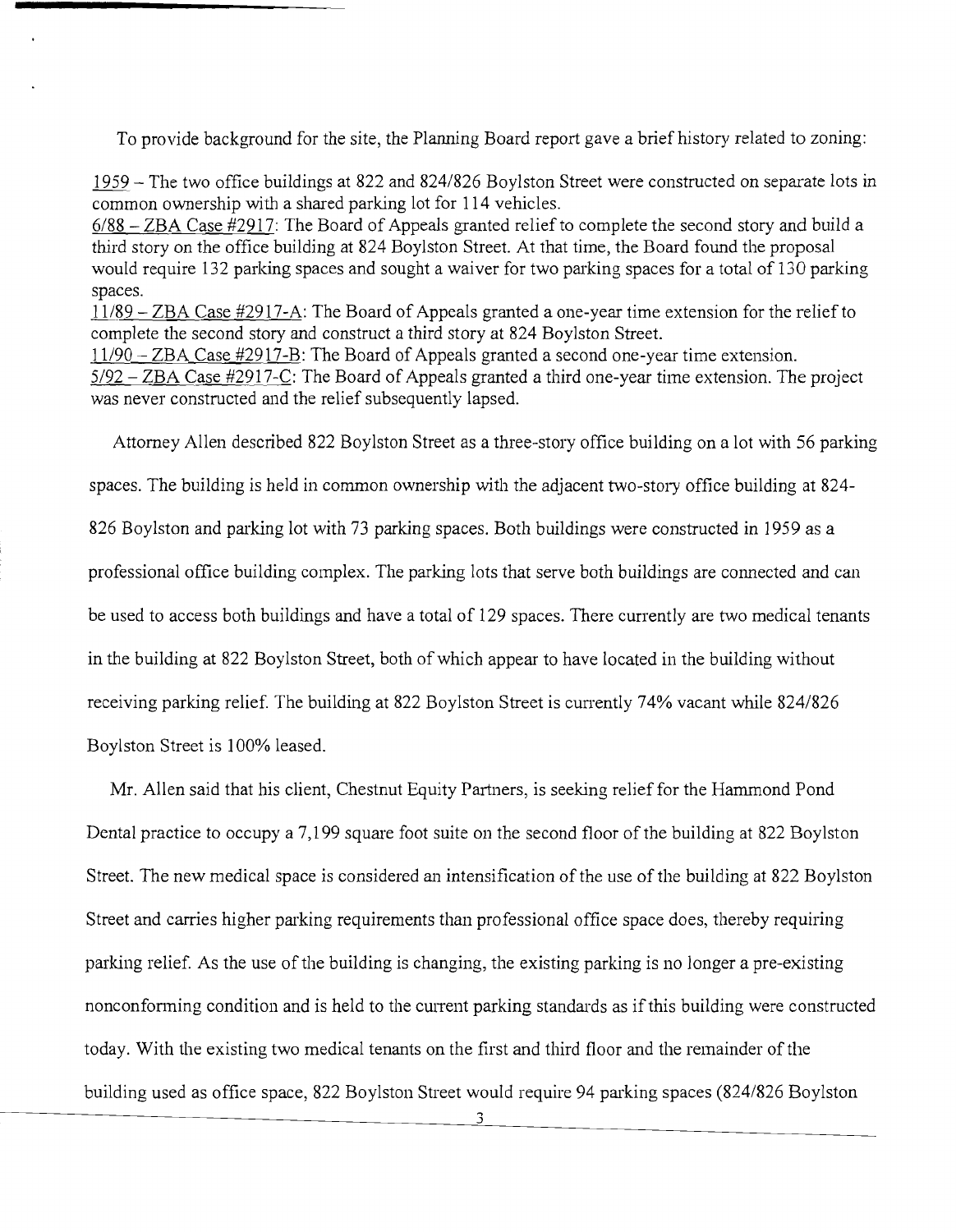Street requires an additional 77 parking spaces). However, a new medical tenant occupying 7,199 square feet would require 36 parking spaces (a delta of 18 additional spaces than would be required if the space were used as a professional office) thereby bringing the total parking requirement for 822 Boylston Street to 116 parking spaces, with an additional 77 parking spaces required for the adjacent building and an overall parking requirement of 189 parking spaces. The applicant has 129 parking spaces and is deficient by 60 parking spaces.

Chairmen Starr asked whether anyone in attendance wished to speak in favor of or against the proposal. Gary Lilienthal, an attorney representing the owner of 850 Boylston Street, spoke on behalf of his client. Although, according to Mr. Lilienthal, there was no objection to the change of use to a dental office, there was concern about any waiver of parking requirements, for fear that any overcrowding at 822 Boylston would spill over to 850 Boylston Street; Mr. Lilienthal he also questioned the true number of parking spots and the calculations that were being used. Mr. Lilienthal submitted as an exhibit a parking analysis for 124, 126 and 128 parking spaces, which included the four additional spaces for the doctor on the top floor. Mr. Lilienthal further requested the following conditions be imposed if the Board decided to grant relief: a review of the parking when the building is at 80% occupancy; to require a variance if any additional medical use is requested within the building; assurances that adequate parking spaces exist on the property, and; that the handicap parking spaces be brought into compliance and the dumpster moved from its current location on existing parking spaces.

Mr. Allen, in rebuttal, stated that he concurred with the methodology of Mr. Lilienthal's parking analysis which bolstered the argument that the Petitioner was under the 15% increase allowed under Subsection 2 of  $\S6.01$  of the Code. Mr. Lebow, an engineer hired by the Petitioner, confirmed to the Board that there were indeed 129 parking spaces, that pursuant to §6.04.2 of the Code there is room to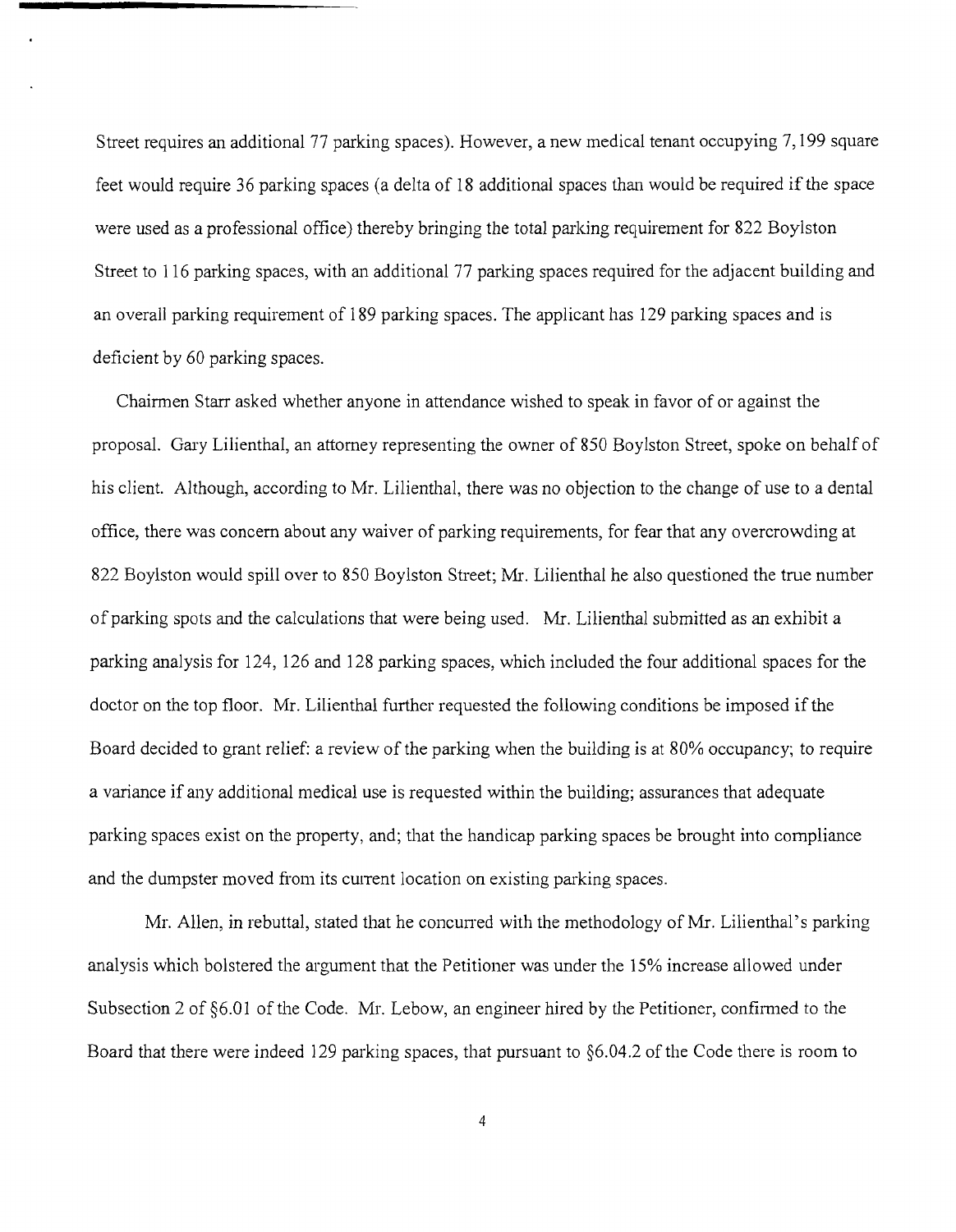create approximately 18 additional compact car parking spots, and that the dumpster could be moved

from the existing parking spaces to another location on the property.

Courtney Synowiec, planner, delivered the findings of the Planning Board.

### **Section 6.01.2** - General Regulations Applying to Off-Street Parking Facilities

Whenever there is an alteration or change of use which increases the parking requirements by 15% or more, the total additional parking requirements for the alteration, change or extension shall be provided in accordance with *Sections 6.02* & *6.05* of the Zoning By-Law. As the buildings and lots are commonly owned, the applicant can use the total parking requirements for both buildings in their consideration. However, there are questions as to how this regulation should be applied and will need an interpretation from the Board of Appeals to determine whether or not the applicant is within the 15% threshold.

## **Section 6.02.1** – General Regulations Applying to Off-Street Parking Requirements

Section 6.02.1.b – The Board of Appeals, by special permit, may waive up to ten spaces or 50% (whichever is greater) of any increased parking requirement. The applicant is seeking a waiver of 67 parking spaces. *Variance May Be Required Depending On Interpretation of 6.01.2* 

**Section 6.02.l.c** - Two or more uses may provide for required parking in a common parking lot if the total space provided is not less than the sum of the spaces required for each use individually. The number of spaces required in a common parking facility may be reduced below this total by special permit if the applicant can demonstrate that peak hours for the uses are so different that a lower parking total would be adequate. As all uses in the building are daytime office uses, it appears a special pennit would not be available under this provision. *Non-applicable* 

**Section 6.02.5.d** – The Board of Appeals, by special permit, may waive up to 50% of the number of parking spaces for uses that demonstrate an occupancy substantially below the average for retail or office uses. While much of 822 Boylston Street is currently unoccupied, should the applicant seek a waiver under this permit, a modification to the Board of Appeals decision and additional parking relief would likely be required for any future tenants with "average" occupancy to locate in the building. *Non-applicable* 

**Section 6.04.2.e** – No more than 25% of the total parking spaces provided may be dedicated for the usage of compact cards. There are currently 14 spaces out of 129 that are designated compact parking spaces for a total of 11%. *Complies*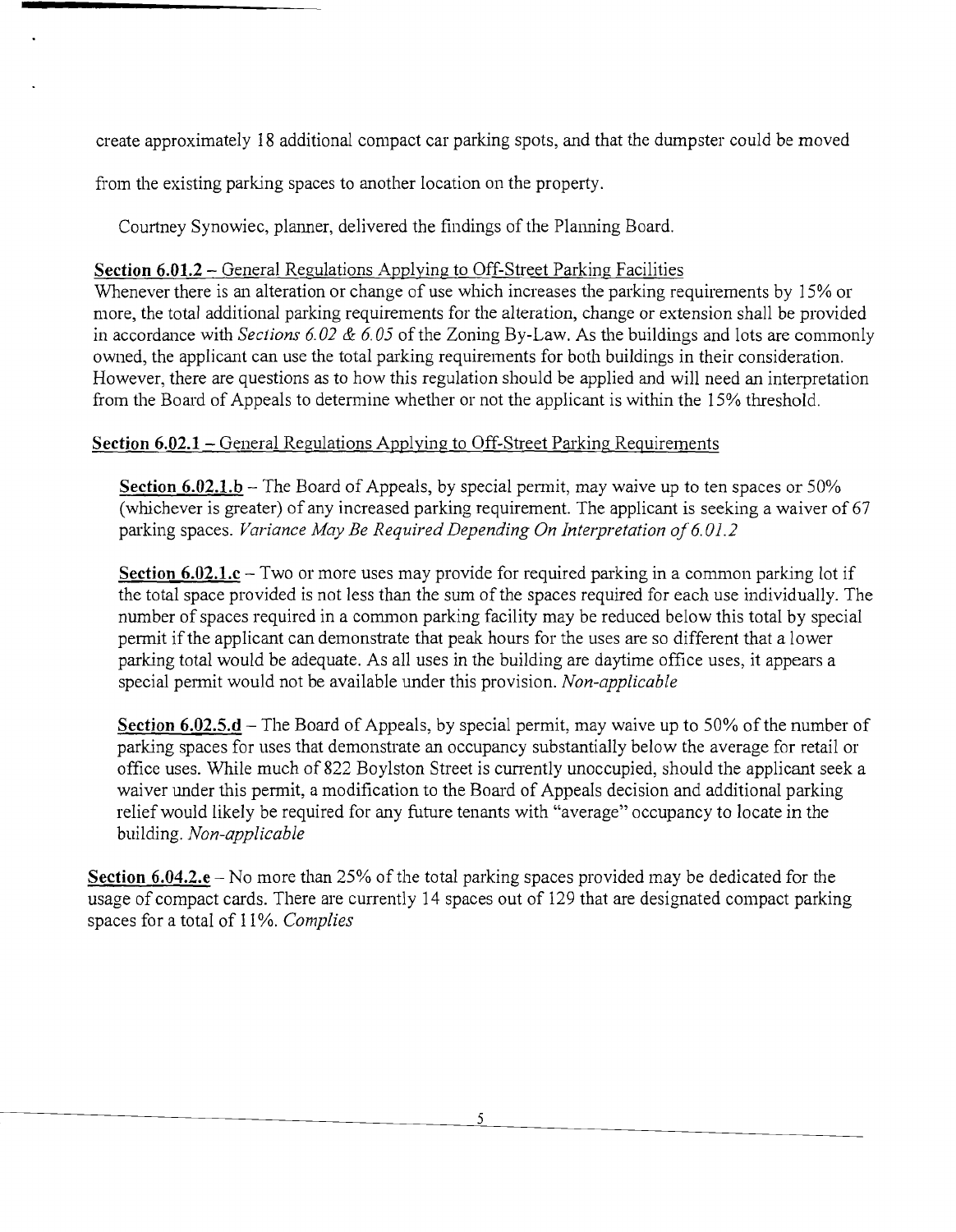| Parking Calculations for 822 Boylston Street |                            |                |                  |             |  |  |  |  |
|----------------------------------------------|----------------------------|----------------|------------------|-------------|--|--|--|--|
| Floor                                        | <b>Use</b>                 | Square Footage | Multiplier       | # of Spaces |  |  |  |  |
| <b>Basement</b>                              | Vacant                     | 1,409          | $1$ per 400 s.f. | 4 spaces    |  |  |  |  |
| $1^{ST}$ Floor                               | Vacant, Office,<br>Medical | 10,209         | 1 per 200 s.f.   | 51 spaces   |  |  |  |  |
| $2^{ND}$ Floor                               | Vacant, Office             | 10,309         | 1 per 400 s.f.   | 26 spaces   |  |  |  |  |
| $3RD$ Floor                                  | Vacant                     | 2,570          | 1 per 400 s.f.   | 6 spaces    |  |  |  |  |
|                                              | Medical                    | 1,366          | 1 per 200 s.f.   | 7 spaces    |  |  |  |  |
|                                              | 94 spaces                  |                |                  |             |  |  |  |  |
| Proposed                                     | Vacant, Office             | 3,110          | 1 per 400 s.f.   | 8 spaces    |  |  |  |  |
| $2^{ND}$ Floor                               | Medical                    | 7,199          | 1 per 200 s.f.   | 36 spaces   |  |  |  |  |
|                                              | 112 spaces                 |                |                  |             |  |  |  |  |

| Parking Calculations for 824/826 Boylston Street          |        |                |                  |             |  |  |  |  |
|-----------------------------------------------------------|--------|----------------|------------------|-------------|--|--|--|--|
| Floor                                                     | Use    | Square Footage | Multiplier       | # of Spaces |  |  |  |  |
| $1^{ST}$ Floor                                            | Office | 10,000         | 1 per 200 s.f.   | 50 spaces   |  |  |  |  |
| $2^{ND}$ Floor                                            | Office | 10.943         | l per $400$ s.f. | 27 spaces   |  |  |  |  |
| Total Parking Required for 824/926 Boylston:<br>77 spaces |        |                |                  |             |  |  |  |  |

| <b>Parking Summary</b> |                 |          |                       |                        |                          |  |  |  |
|------------------------|-----------------|----------|-----------------------|------------------------|--------------------------|--|--|--|
| <b>Building</b>        | <b>Existing</b> | Proposed | Required<br>$(As-Is)$ | Required<br>(Proposed) | Relief                   |  |  |  |
| 822 Boylston St.       | DO.             | эb       | 94                    |                        | Complies/<br>$Variance*$ |  |  |  |
| 824/826 Boylston St.   |                 |          | די                    | $-1$                   |                          |  |  |  |
| <b>TOTAL</b>           | 129             | 129      |                       | 189                    |                          |  |  |  |

\* The relief required depends upon the interpretation of 6.01.2, and whether the number of existing parking spaces [129J, number of required parking spaces if the building were built today (and used as-is)  $[171]$  or if the number of required parking spaces for the building if it were built today with the proposed use [189J should be used in the determination of the 15% threshold.

#### **Section 8.02.2** - Alteration or Extension

A special permit is required to alter a pre-existing non-conforming structure.

Ms. Synowiec reported that the Planning Board was generally supportive of this proposal to construct

a dentist office on the second floor of 822 Boylston Street. The office is relocating from 850 Boylston

Street and therefore already exists in the neighborhood. However, in the event the building becomes

fully leased with office tenants (by-right), the Planning Board is concerned that a dental practice of this

size and scale could create a shortage of parking on this site in the future. **In** the event of a parking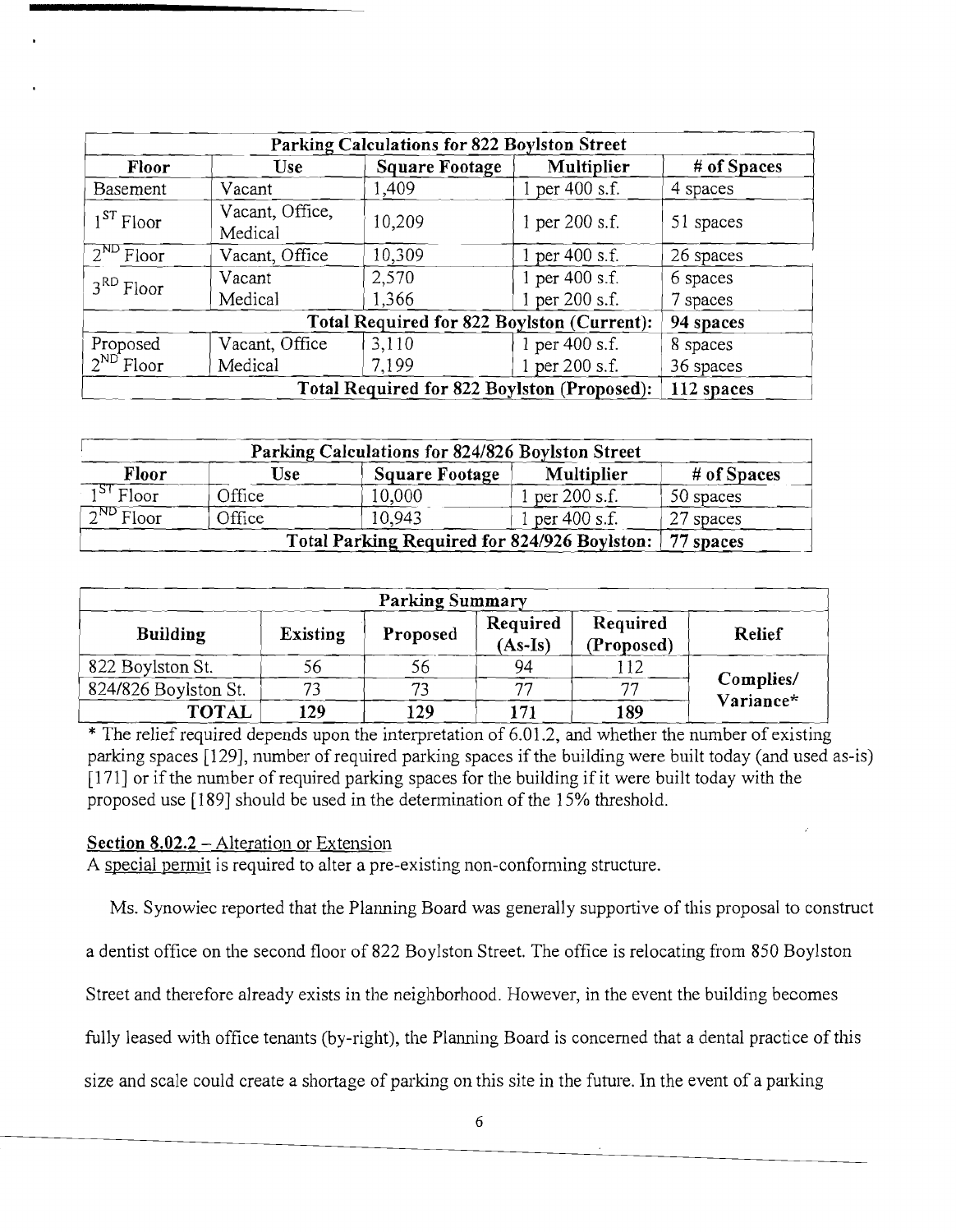shortage, the Planning Board encourages the applicant to return to the Board of Appeals to request a special permit for attended parking to increase the parking capacity on site.

With respect to the requested relief, the Planning Board felt that Section 6.01.2 is intended to be interpreted that a change of use representing a delta in required parking under 15% can be allowed byright and the legislative intent was to allow for a reasonable amount of modification to the occupancy of a building without triggering review. The Planning Board noted that the 15% threshold is cumulative for all alterations occurring after 1962 and that should the applicant choose to use their 15%, so to speak, for this dentist office any future modifications to the use of the building with an increased parking requirement will require a variance. The Planning Board also notes this proposal is right on the cusp of meeting the 15% threshold depending on how the regulation is interpreted and calculated, and although they cannot be certain what level of relief this project requires, they are supportive of the change of use. Therefore, the Planning Board recommends approval of the relief and the plans by FSL Associates, dated 6/30/11, subject to the following conditions:

- 1. Prior to the issuance of a building permit, the applicant shall submit a final site and parking layout plan subject to the review and approval of the Assistant Director of Regulatory Planning.
- 2. Prior to the issuance of a building permit, the applicant shall submit to the Building Commissioner for review and approval for conformance to the Board of Appeals decision: 1) a final site plan stamped and signed by a registered engineer or land surveyor; and 2) evidence that the Board of Appeals decision has been recorded at the Registry of Deeds.

The Chairman then called upon Michael Shepard, Building Commissioner, for the report from the Building Department. Mr. Sheppard gave a brief history of how this matter came before the Board and explained the reason behind his citing so many violations of the parking provisions within the Code was that the new parking plan was not submitted as part of the application. Mr. Sheppard went through the calculations of Section 6.01.2 and felt that based on the parking plan submitted by FSL Associates he was comfortable that Petitioner could remain under the 15% allowable increase.

7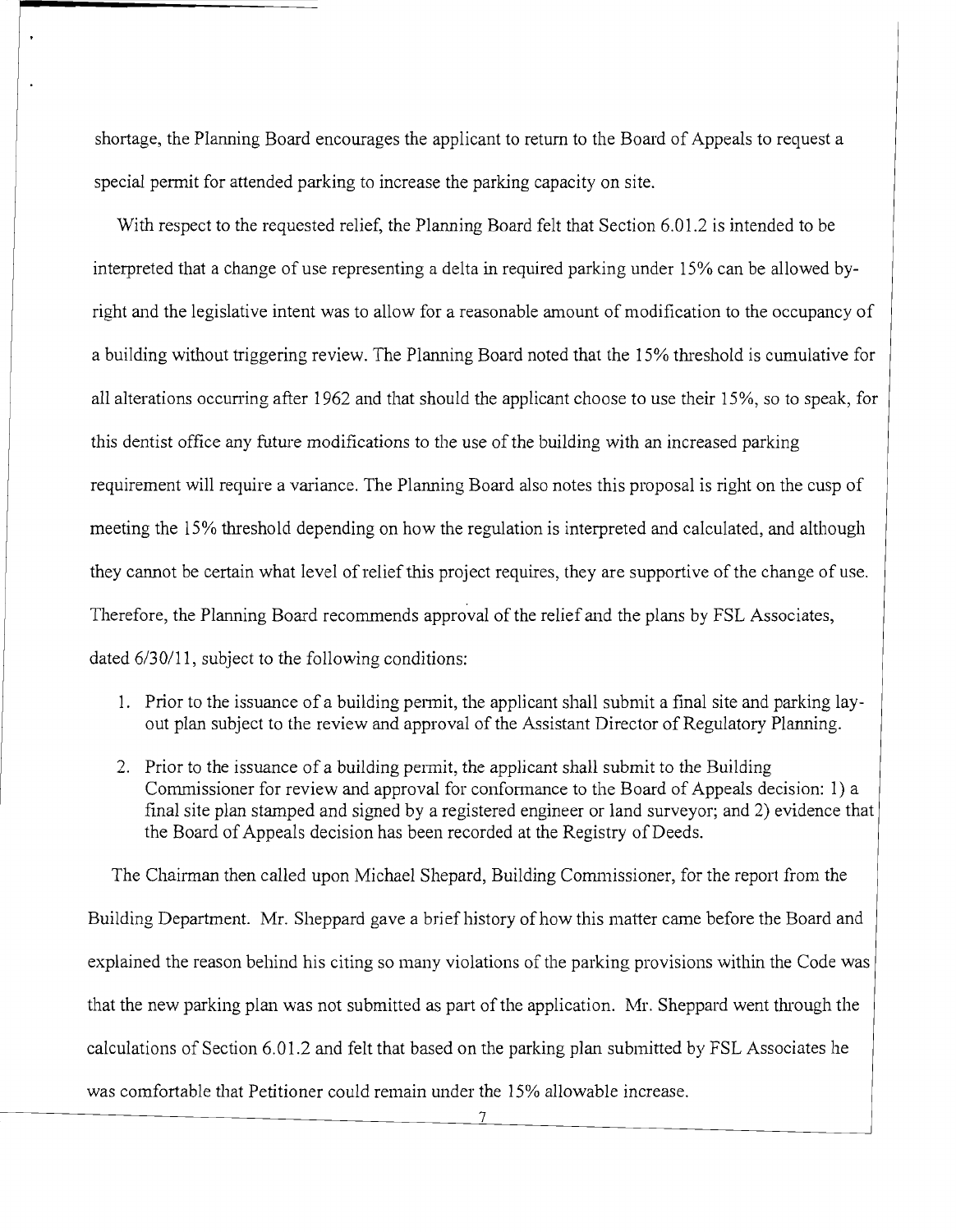The Board, having deliberated on this matter and having considered the foregoing testimony, found that based on the plan dated 6-30-2011, by FSL Associates, there were 129 parking spaces for the combined 822 Boylston Street and 824-826 Boylston Street which is held in common ownership. The Board was unsure whether the parking requirements for the doctor tenant located on the third floor should be counted  $-$  as no one is clear whether his presence pre-dated the Zoning Code; however, the Petitioner has demonstrated the ability to satisfy Section 6.01.2 of the Code by either removing said doctor from the third floor office, or in the alternative adding compact parking spaces to ensure that it remains under the 15% increase. The Board felt that Mr. Sheppard would be in a good position to ensure compliance with this request, and concluded that it was desirable to grant special permit relief from **Section 8.02.2** ofthe Town of Brookline Zoning By-Law and made the following specific findings pursuant to **Section 9.05** of the Zoning By-Law:

- a. The specific site is an appropriate location for such a use, structure, or condition.
- b. The use as developed will not adversely affect the neighborhood.
- c. There will be no nuisance or serious hazard to vehicles or pedestrians.

d. Adequate and appropriate facilities will be provided for the proper operation of the proposed use.

Accordingly, the Board voted unanimously to grant the requested relief subject to the following

#### conditions:

- 1. Prior to the issuance of a building permit, the applicant shall submit a final site and parking layout plan subject to the review and approval of the Assistant Director of Regulatory Planning.
- 2. Prior to the issuance of a building permit, the applicant shall submit to the Building Conunissioner for review and approval for conformance to the Board of Appeals decision: 1) a final site plan with parking ,stamped and signed by a registered engineer or land surveyor to ensure that it complies with Section 6.01.2 of the Code; and 2) evidence that the Board of Appeals decision has been recorded at the Registry of Deeds.

8